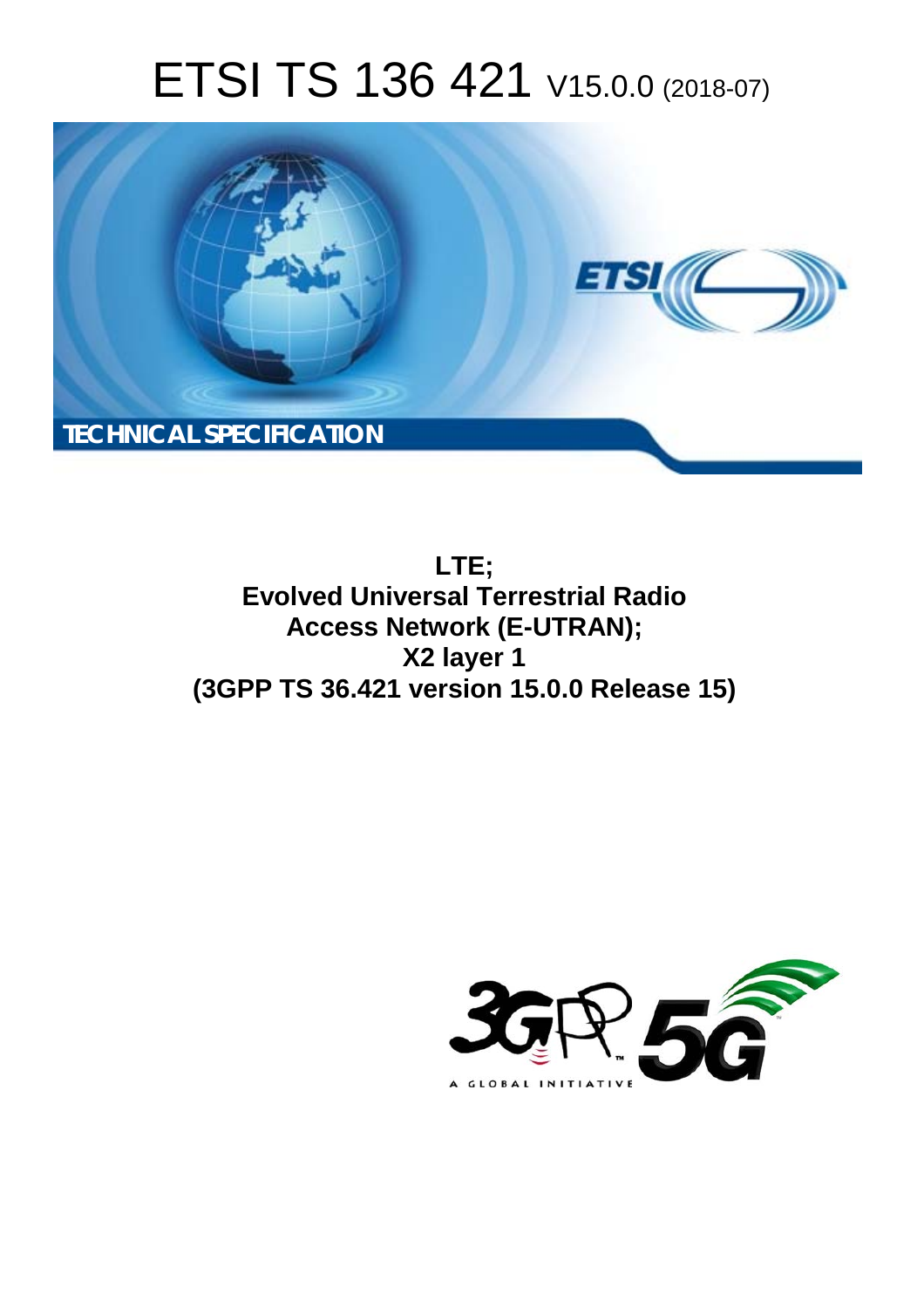Reference RTS/TSGR-0336421vf00

Keywords

LTE

#### *ETSI*

#### 650 Route des Lucioles F-06921 Sophia Antipolis Cedex - FRANCE

Tel.: +33 4 92 94 42 00 Fax: +33 4 93 65 47 16

Siret N° 348 623 562 00017 - NAF 742 C Association à but non lucratif enregistrée à la Sous-Préfecture de Grasse (06) N° 7803/88

#### *Important notice*

The present document can be downloaded from: <http://www.etsi.org/standards-search>

The present document may be made available in electronic versions and/or in print. The content of any electronic and/or print versions of the present document shall not be modified without the prior written authorization of ETSI. In case of any existing or perceived difference in contents between such versions and/or in print, the only prevailing document is the print of the Portable Document Format (PDF) version kept on a specific network drive within ETSI Secretariat.

Users of the present document should be aware that the document may be subject to revision or change of status. Information on the current status of this and other ETSI documents is available at <https://portal.etsi.org/TB/ETSIDeliverableStatus.aspx>

If you find errors in the present document, please send your comment to one of the following services: <https://portal.etsi.org/People/CommiteeSupportStaff.aspx>

#### *Copyright Notification*

No part may be reproduced or utilized in any form or by any means, electronic or mechanical, including photocopying and microfilm except as authorized by written permission of ETSI. The content of the PDF version shall not be modified without the written authorization of ETSI. The copyright and the foregoing restriction extend to reproduction in all media.

> © ETSI 2018. All rights reserved.

**DECT**TM, **PLUGTESTS**TM, **UMTS**TM and the ETSI logo are trademarks of ETSI registered for the benefit of its Members. **3GPP**TM and **LTE**TM are trademarks of ETSI registered for the benefit of its Members and of the 3GPP Organizational Partners. **oneM2M** logo is protected for the benefit of its Members.

**GSM**® and the GSM logo are trademarks registered and owned by the GSM Association.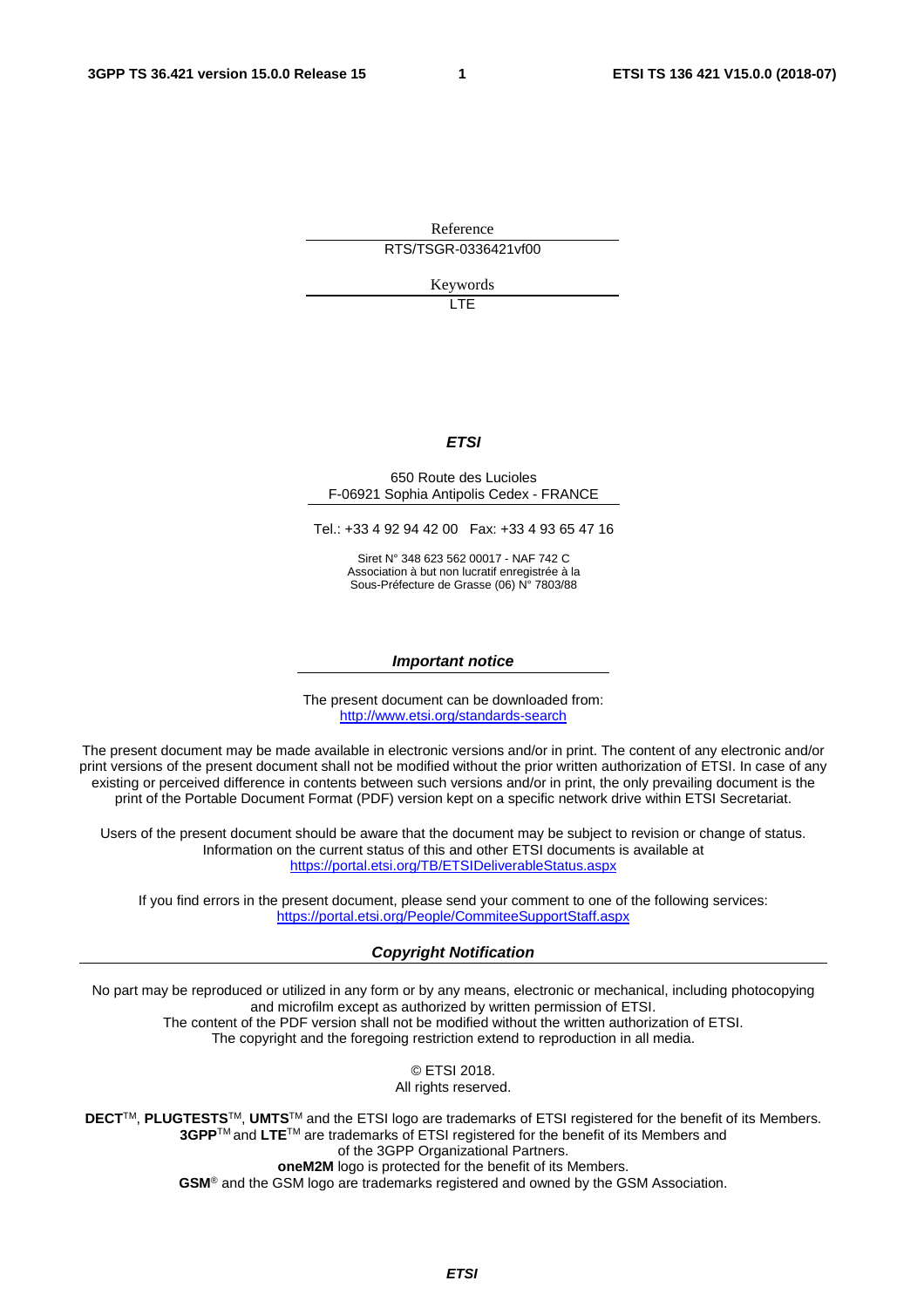### Intellectual Property Rights

#### Essential patents

IPRs essential or potentially essential to normative deliverables may have been declared to ETSI. The information pertaining to these essential IPRs, if any, is publicly available for **ETSI members and non-members**, and can be found in ETSI SR 000 314: *"Intellectual Property Rights (IPRs); Essential, or potentially Essential, IPRs notified to ETSI in respect of ETSI standards"*, which is available from the ETSI Secretariat. Latest updates are available on the ETSI Web server ([https://ipr.etsi.org/\)](https://ipr.etsi.org/).

Pursuant to the ETSI IPR Policy, no investigation, including IPR searches, has been carried out by ETSI. No guarantee can be given as to the existence of other IPRs not referenced in ETSI SR 000 314 (or the updates on the ETSI Web server) which are, or may be, or may become, essential to the present document.

#### **Trademarks**

The present document may include trademarks and/or tradenames which are asserted and/or registered by their owners. ETSI claims no ownership of these except for any which are indicated as being the property of ETSI, and conveys no right to use or reproduce any trademark and/or tradename. Mention of those trademarks in the present document does not constitute an endorsement by ETSI of products, services or organizations associated with those trademarks.

### Foreword

This Technical Specification (TS) has been produced by ETSI 3rd Generation Partnership Project (3GPP).

The present document may refer to technical specifications or reports using their 3GPP identities, UMTS identities or GSM identities. These should be interpreted as being references to the corresponding ETSI deliverables.

The cross reference between GSM, UMTS, 3GPP and ETSI identities can be found under [http://webapp.etsi.org/key/queryform.asp.](http://webapp.etsi.org/key/queryform.asp)

### Modal verbs terminology

In the present document "**shall**", "**shall not**", "**should**", "**should not**", "**may**", "**need not**", "**will**", "**will not**", "**can**" and "**cannot**" are to be interpreted as described in clause 3.2 of the [ETSI Drafting Rules](https://portal.etsi.org/Services/editHelp!/Howtostart/ETSIDraftingRules.aspx) (Verbal forms for the expression of provisions).

"**must**" and "**must not**" are **NOT** allowed in ETSI deliverables except when used in direct citation.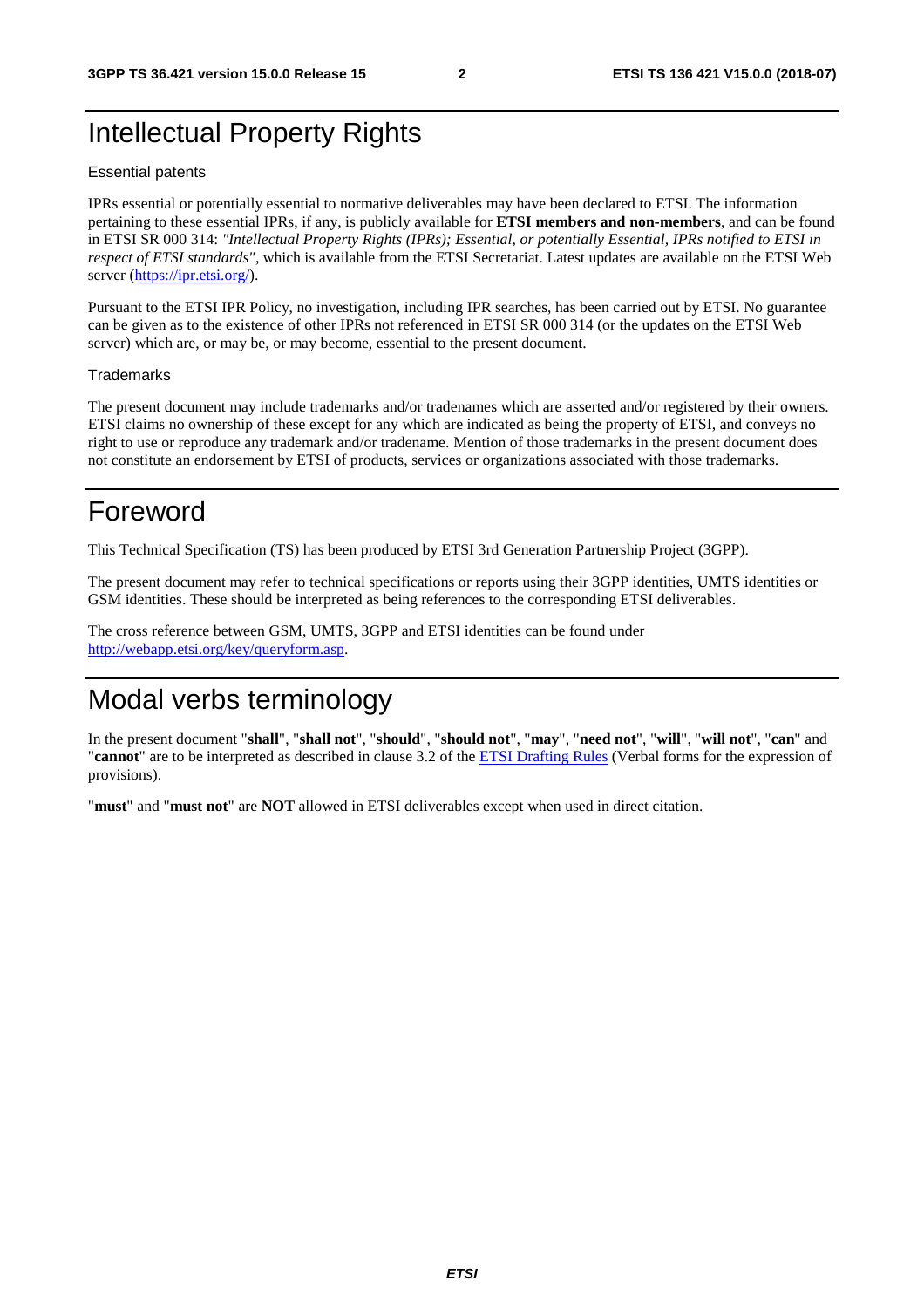# Contents

|                | $\textbf{For} \textit{word} \textit{} \textit{} \textit{} \textit{} \textit{} \textit{} \textit{} \textit{} \textit{} \textit{} \textit{} \textit{} \textit{} \textit{} \textit{} \textit{} \textit{} \textit{} \textit{} \textit{} \textit{} \textit{} \textit{} \textit{} \textit{} \textit{} \textit{} \textit{} \textit{} \textit{} \textit{} \textit{} \textit{} \textit{} \textit{$ |  |  |  |  |  |  |
|----------------|-------------------------------------------------------------------------------------------------------------------------------------------------------------------------------------------------------------------------------------------------------------------------------------------------------------------------------------------------------------------------------------------|--|--|--|--|--|--|
|                |                                                                                                                                                                                                                                                                                                                                                                                           |  |  |  |  |  |  |
|                |                                                                                                                                                                                                                                                                                                                                                                                           |  |  |  |  |  |  |
| 1              |                                                                                                                                                                                                                                                                                                                                                                                           |  |  |  |  |  |  |
| $\overline{2}$ |                                                                                                                                                                                                                                                                                                                                                                                           |  |  |  |  |  |  |
|                |                                                                                                                                                                                                                                                                                                                                                                                           |  |  |  |  |  |  |
| 3 <sup>7</sup> |                                                                                                                                                                                                                                                                                                                                                                                           |  |  |  |  |  |  |
| 3.1            |                                                                                                                                                                                                                                                                                                                                                                                           |  |  |  |  |  |  |
| 3.2            |                                                                                                                                                                                                                                                                                                                                                                                           |  |  |  |  |  |  |
| 3.3            |                                                                                                                                                                                                                                                                                                                                                                                           |  |  |  |  |  |  |
| $\overline{4}$ |                                                                                                                                                                                                                                                                                                                                                                                           |  |  |  |  |  |  |
|                |                                                                                                                                                                                                                                                                                                                                                                                           |  |  |  |  |  |  |
|                |                                                                                                                                                                                                                                                                                                                                                                                           |  |  |  |  |  |  |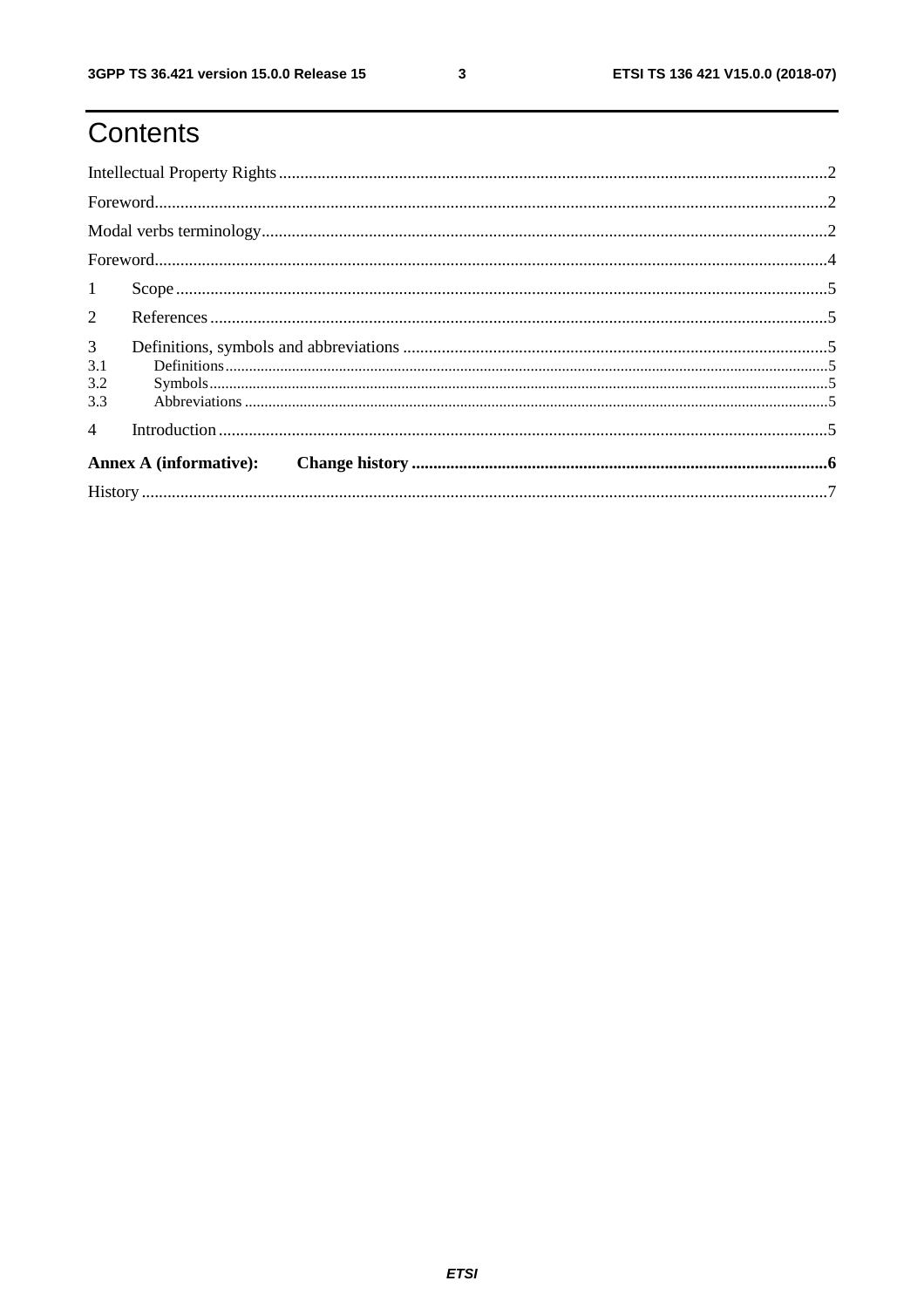### Foreword

This Technical Specification has been produced by the 3rd Generation Partnership Project (3GPP).

The contents of the present document are subject to continuing work within the TSG and may change following formal TSG approval. Should the TSG modify the contents of the present document, it will be re-released by the TSG with an identifying change of release date and an increase in version number as follows:

Version x.y.z

where:

- x the first digit:
	- 1 presented to TSG for information;
	- 2 presented to TSG for approval;
	- 3 or greater indicates TSG approved document under change control.
- y the second digit is incremented for all changes of substance, i.e. technical enhancements, corrections, updates, etc.
- z the third digit is incremented when editorial only changes have been incorporated in the document.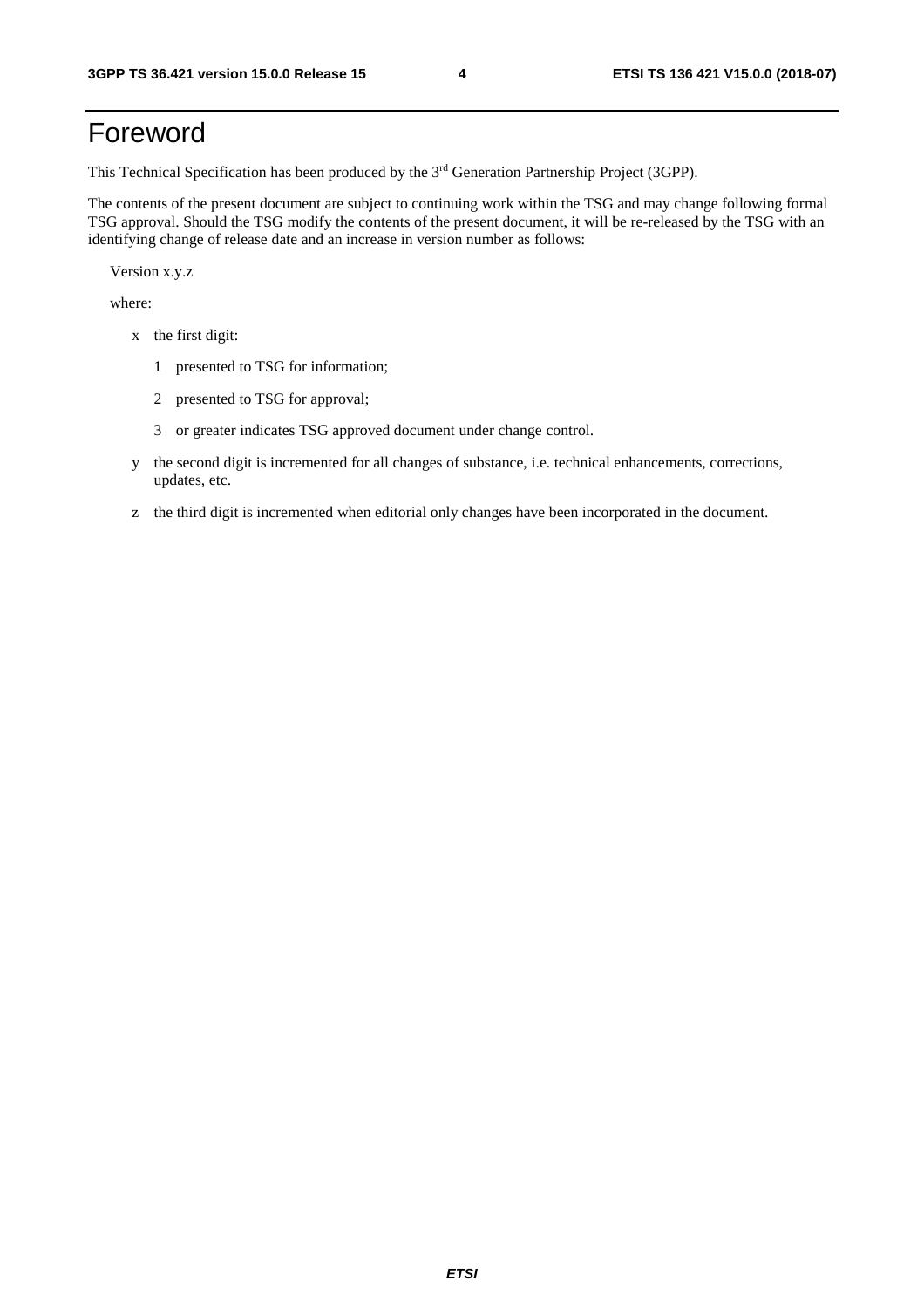### 1 Scope

The present document specifies the standards allowed to implement Layer 1 on the X2 interface.

The specification of transmission delay requirements and O&M requirements are not in the scope of the present document.

In the following 'Layer 1' and 'Physical Layer' are assumed to be synonymous.

### 2 References

The following documents contain provisions which, through reference in this text, constitute provisions of the present document.

- References are either specific (identified by date of publication, edition number, version number, etc.) or non-specific.
- For a specific reference, subsequent revisions do not apply.
- For a non-specific reference, the latest version applies. In the case of a reference to a 3GPP document (including a GSM document), a non-specific reference implicitly refers to the latest version of that document *in the same Release as the present document*.
- [1] 3GPP TS 36.411: "Evolved Universal Terrestrial Radio Access Network (E-UTRAN); S1 layer 1".

### 3 Definitions, symbols and abbreviations

#### 3.1 Definitions

For the purposes of the present document, the definitions given in TS 36.411 [1] apply.

#### 3.2 Symbols

For the purposes of the present document, the symbols given in TS 36.411 [1] apply.

#### 3.3 Abbreviations

For the purposes of the present document, the abbreviations given in TS 36.411 [1] apply.

### 4 Introduction

The X2 Layer 1 shall comply with the requirements of clauses 4 through 6 in TS 36.411 [1].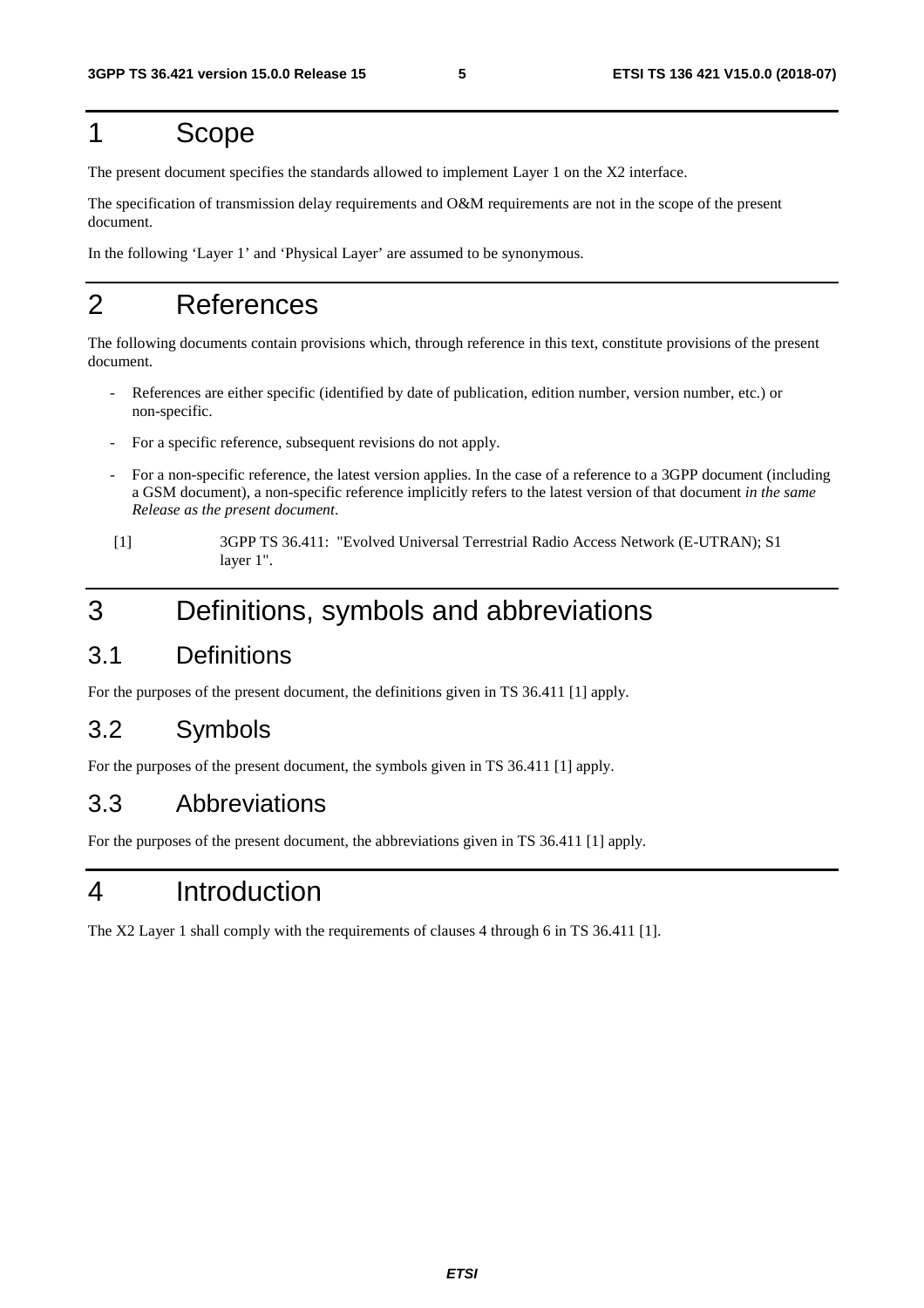## Annex A (informative): Change history

| <b>Change history</b> |      |                 |           |            |                                                              |        |        |
|-----------------------|------|-----------------|-----------|------------|--------------------------------------------------------------|--------|--------|
| Date                  | TSG# | <b>TSG Doc.</b> | <b>CR</b> | <b>Rev</b> | Subject/Comment<br>Old<br><b>New</b>                         |        |        |
| 2007-09               | 37   | RP-070587       |           |            | specification presented to TSG-RAN for information           | 0.0.1  | 1.0.0  |
| 2007-11               | 38   | RP-070854       |           |            | specification presented to TSG-RAN for approval              | 1.0.0  | 2.0.0  |
| 2007-12               | 38   |                 |           |            | specification approved at TSG-RAN and placed under<br>2.0.0  |        | 8.0.0  |
|                       |      |                 |           |            | change control                                               |        |        |
| 2009-12               | 46   |                 |           |            | Upgraded to Release 9                                        | 8.0.0  | 9.0.0  |
| 2010-02               |      |                 |           |            | History section updated<br>9.0.0                             |        | 9.0.1  |
| 2010-12               |      |                 |           |            | Rel-10 created based on v. 9.0.1<br>9.0.1                    |        | 10.0.0 |
| 2011-03               |      | SP-49 SP-100629 |           |            | Clarification on the use of References (TS 21.801)<br>10.0.0 |        | 10.0.1 |
|                       |      |                 |           |            | CR#0030)                                                     |        |        |
| 2012-09               |      |                 |           |            | Update to Rel-11 version (MCC)                               | 10.0.1 | 11.0.0 |
| 2012-12               | 58   | RP-121737       | 12        |            | Rapporteur editorial cleanup                                 | 11.0.0 | 11.1.0 |
| 2014-09               |      |                 |           |            | Update to Rel-12 version (MCC)<br>11.1.0                     |        | 12.0.0 |
| 2015-12               |      |                 |           |            | Update to Rel-13 version (MCC)                               | 12.0.0 | 13.0.0 |

| <b>Change history</b> |                |             |            |                |  |                                                  |            |
|-----------------------|----------------|-------------|------------|----------------|--|--------------------------------------------------|------------|
| <b>Date</b>           | <b>Meeting</b> | <b>TDoc</b> | <b>ICR</b> | <b>Rev Cat</b> |  | Subject/Comment                                  | <b>New</b> |
|                       |                |             |            |                |  |                                                  | version    |
| 2017-03               | SA#75          |             |            |                |  | Promotion to Release 14 without technical change | 14.0.0     |
| 2018-06               | SA#80          | $\sim$      | . .        |                |  | Promotion to Release 15 without technical change | 15.0.0     |